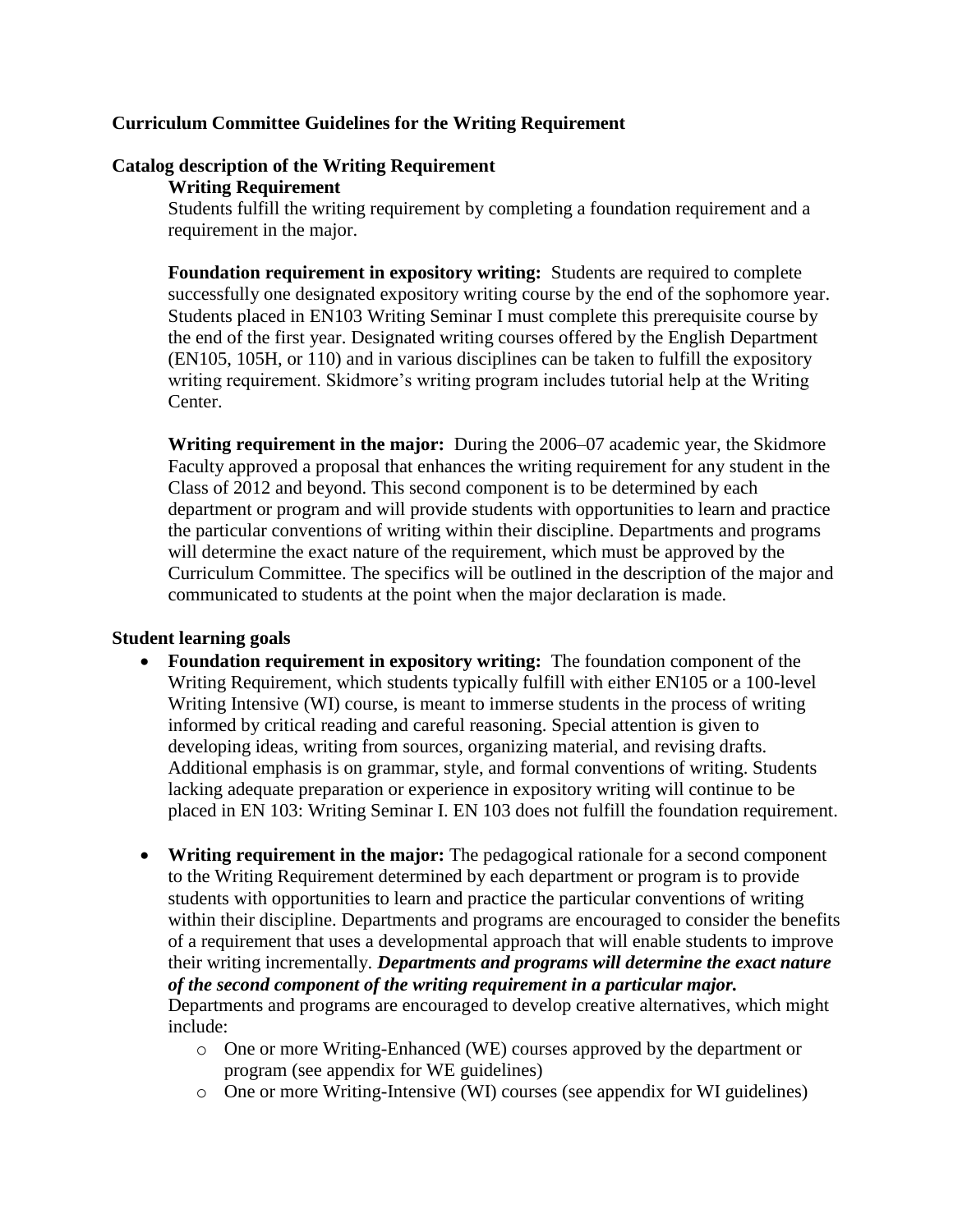- o 1-credit add-ons to existing courses
- o A capstone experience
- o A portfolio
- o Writing courses taught in another department or program (with approval of the appropriate department chair or program director)

The above list is offered as a series of examples and is not meant to exhaust the possibilities. Departments and programs may also want to identify strong student writers for peer tutoring in the major and provide peer tutors with discipline-specific training either in the department or through the Writing Center.

## **College Curriculum Committee will look for the following:**

- Catalog copy that identifies the particular writing goals for students majoring in the discipline
- Description of a writing requirement within the major that seeks to achieve these goals for all students
- Proposals for WI or WE courses at the 100-, 200-, or 300-level that will be delivered regularly, if appropriate to the plan for the major (see appendix WI and WE guidelines).
- Proposals for course revisions, if appropriate to the plan for the major
- A description of the resource implications (if any) for delivering the new requirement in the major
- A description of the process for assessing how students learn writing in the major

Note that students may not double count a foundation course in expository writing as fulfilling the writing requirement in the major. When developing a writing requirement in the major, a department or program may not require students to take a specific course to fulfill the foundation requirement.

## **Procedures**

Departments and programs should submit the Curriculum Committee forms when requesting a change in the major or when proposing a new course or a substantial change to an existing course. All proposals for a change in the major must include a Catalog description of the major writing requirement. All course proposals must include a proposed syllabus for each course that is part of the writing requirement in the major. As with any curriculum proposal, the Associate Dean of the Faculty and the Curriculum Committee will review the resource implications of the writing requirement.

The Curriculum Committee expects all proposals for writing requirements in each major to be submitted by December 15, 2009. This due date ensures that the Class of 2012 will be notified of the writing requirement by the time they are expected to declare a major at the end of the second year of study at Skidmore. If departments and programs plan to phase in the requirement, the proposal should include specifics regarding implementation.

From the Committee on Educational Policies and Programs motion on a new Writing Program (approved 3/30/07); approved by Curriculum Committee (11/10/08)